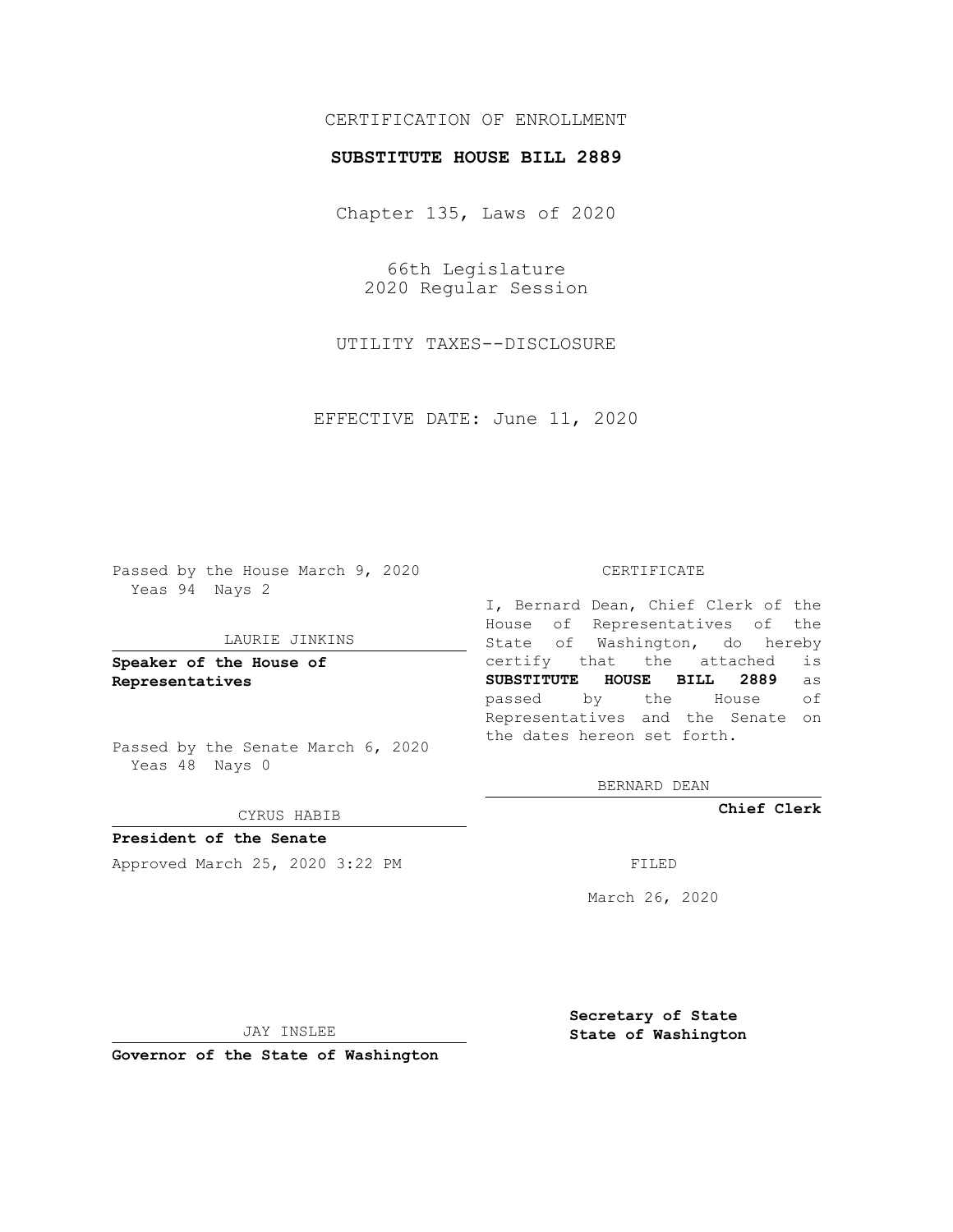### **SUBSTITUTE HOUSE BILL 2889**

AS AMENDED BY THE SENATE

Passed Legislature - 2020 Regular Session

# **State of Washington 66th Legislature 2020 Regular Session**

**By** House Local Government (originally sponsored by Representative Griffey)

READ FIRST TIME 02/07/20.

1 AN ACT Relating to utility tax disclosures; and adding a new 2 section to chapter 35.92 RCW.

3 BE IT ENACTED BY THE LEGISLATURE OF THE STATE OF WASHINGTON:

4 NEW SECTION. **Sec. 1.** A new section is added to chapter 35.92 5 RCW to read as follows:

 (1) Any city or town that operates its own water, sewer or wastewater**,** or stormwater utility and imposes a fee or tax on the gross revenue of such a utility shall disclose the fee or tax rate to its utility customers. Such disclosure shall include statements, as applicable, that "the amount billed includes a fee or tax up 11 to . . . . (dollar amount or percentage) calculated on the gross 12 revenue of the water utility; a fee or tax up to . . . . . (dollar amount or percentage) calculated on gross revenue of the sewer or 14 wastewater utility; a fee or tax up to . . . . . (dollar amount or percentage) calculated on the gross revenue of the stormwater 16 utility."

17 (2) The disclosures required by this section must occur through 18 at least one of the following methods:

19 (a) On regular billing statements provided electronically or in 20 written form;